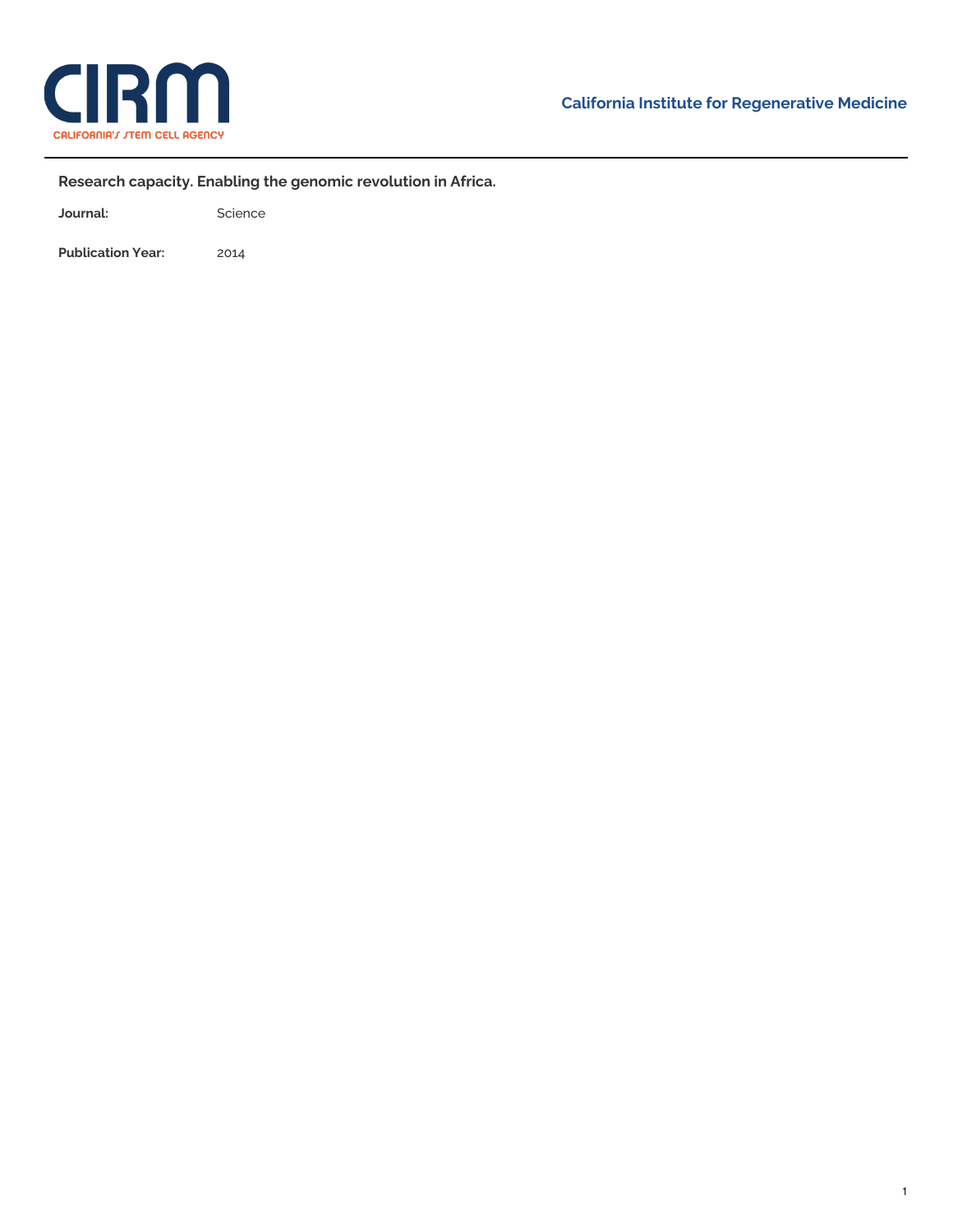Authors: Charles Rotimi, Akin Abayomi, Alash'le Abimiku, Victoria May Adabayeri, Clement Adebamowo, Ezekiel Adebiyi, Adebowale D Ademola, Adebowale Adeyemo, Dwomoa Adu, Dissou Affolabi, Godfred Agongo, Samuel Ajayi, Sally Akarolo-Anthony, Rufus Akinyemi, Albert Akpalu, Marianne Alberts, Orlando Alonso Betancourt, Ahmed Mansour Alzohairy, Gobena Ameni, Olukemi Amodu, Gabriel Anabwani, Kristian Andersen, Fatiu Arogundade, Oyedunni Arulogun, Danny Asogun, Rasheed Bakare, Naby Balde, Mary Lynn Baniecki, Christine Beiswanger, Alia Benkahla, Lara Bethke, Micheal Boehnke, Vincent Boima, James Brandful, Andrew I Brooks, Frank C Brosius, Chester Brown, Bruno Bucheton, David T Burke, Barrington G Burnett, Stacy Carrington-Lawrence, Nadia Carstens, John Chisi, Alan Christoffels, Richard Cooper, Heather Cordell, Nigel Crowther, Talishiea Croxton, Jantina de Vries, Leslie Derr, Peter Donkor, Seydou Doumbia, Audrey Duncanson, Ivy Ekem, Ahmed El Sayed, Mark E Engel, John C K Enyaru , Dean Everett, Faisal M Fadlelmola, Eyitayo Fakunle, Kenneth H Fischbeck, Anne Fischer, Onikepe Folarin, Junaid Gamieldien, Robert F Garry, Simani Gaseitsiwe, Rasheed Gbadegesin, Anita Ghansah, Maria Giovanni, Parham Goesbeck, F Xavier Gomez-Olive, Donald S Grant, Ravnit Grewal, Mark Guyer, Neil A Hanchard, Christian T Happi, Scott Hazelhurst, Branwen J Hennig, Christiane Hertz-, Fowler, Winston Hide, Friedhelm Hilderbrandt, Christopher Hugo-Hamman, Muntaser E Ibrahim, Regina James, Yasmina Jaufeerally-Fakim, Carolyn Jenkins, Ute Jentsch, Pan-Pan Jiang, Moses Joloba, Victor Jongeneel, Fourie Joubert, Mukthar Kader, Kathleen Kahn, Pontiano Kaleebu, Saidi H Kapiga, Samar Kamal Kassim, Ishmael Kasvosve, Jonathan Kayondo, Bernard Keavney, Adeodata Kekitiinwa, Sheik Humarr Khan, Paul Kimmel, Mary-Claire King, Robert Kleta, Mathurin Koffi, Jeffrey Kopp, Matthias Kretzler, Judit Kumuthini, Samuel Kyobe, Catherine Kyobutungi, Daniel T Lackland, Karen A Lacourciere, Guida Landoure, Rita Lawlor, Thomas Lehner, Maia Lesosky, Naomi Levitt, Katherine Littler, Zane Lombard, Jeanne F Loring, Sylvester Lyantagaye, Annette Macleod, Ebony B Madden, Chengetai R Mahomva, Julie Makani, Manmak Mamven, Marape Marape, Graeme Mardon, Patricia Marshall, Darren P Martin, Daniel Masiga, Robin Mason, Michael Mate-Kole, Enock Matovu, Mary Mayige, Bongani M Mayosi, Jean Claude Mbanya, Sheryl A McCurdy, Mark I McCarthy, Helen McIlleron, S O Mc'Ligeyo, Corrine Merle, Ana Olga Mocumbi, Charles Mondo, John V Moran , Ayesha Motala, Marva Moxey-Mims, Wata Sununguko Mpoloka, Chisomo L Msefula, Thuli Mthiyane, Nicola Mulder, Gebregziab her Mulugeta , Dieuodonne Mumba, John Musuku, Mo Nagdee, Oyekanmi Nash, Daouda Ndiaye, Anh Quynh Nguyen, Mark Nicol, Oathokwa Nkomazana, Shane Norris, Betty Nsangi, Alexander Nyarko, Moffat Nyirenda, Eileen Obe, Reginald Obiakor, Abraham Oduro, Solomon F Ofori-Acquah, Okechukwu Ogah, Stephen Ogendo, Kwaku Ohene-Frempong, Akinlolu Ojo, Timothy Olanrewaju, John Oli, Charlotte Osafo, Odile Ouwe Missi Oukem-Boyer, Bruce Ovbiagele, Andrew Owen, Mayowa Ojo Owolabi, Lukman Owolabi, Ellis Owusu-Dabo, Guillaume Pare, Rulan Parekh, Hugh G Patterton, Margaret B Penno, Jane Peterson, Rembert Pieper, Jacob Plange-Rhule, Martin Pollak, Julia Puzak, Rajkumar S Ramesar, Michele Ramsay, Rebekah Rasooly, Shiksha Reddy, Pardis C Sabeti, Kwamena Sagoe, Tunde Salako, Oumar Samassekou, Manjinder S Sandhu, Osman Sankoh, Fred Stephen Sarfo, Marie Sarr, Gasnat Shaboodien, Issa Sidibe, Gustave Simo, Martin Simuunza, Liam Smeeth, Eugene Sobngwi, Himla Soodyall, Hermann Sorgho, Oumou Sow Bah, Sudha Srinivasan, Dan J Stein, Ezra S Susser, Carmen Swanepoel, Godfred Tangwa, Andrew Tareila, Ozlem Tastan Bishop, Bamidele Tayo, Nicki Tiffin, Halidou Tinto, Ekaete Tobin, Stephen Meir Tollman, Mahamadou Traore, Marsha J Treadwell, Jennifer Troyer, Masego Tsimako-Johnstone, Vincent Tukei, Ifeoma Ulasi, Nzovu Ulenga, Beverley van Rooyen, Ablo Prudence Wachinou , Salina P Waddy, Alisha Wade, Misaki Wayengera, James Whitworth, Louise Wideroff, Cheryl A Winkler, Sarah Winnicki, Ambroise Wonkam, Mengistu Yewondwos, Tadase sen, Nathan Yozwiak, Heather Zar

**PubMed link:** 24948725

**Funding Grants:** TSRI Center for hESC [Research,](https://www.cirm.ca.gov/our-progress/awards/tsri-center-hesc-research) The Stem Cell Matrix: a map of the molecular pathways that define [pluripotent](https://www.cirm.ca.gov/our-progress/awards/stem-cell-matrix-map-molecular-pathways-define-pluripotent-cells) cells, Ensuring the safety of cell therapy: a quality control pipeline for cell purification and validation, [Collaborative](https://www.cirm.ca.gov/our-progress/awards/ensuring-safety-cell-therapy-quality-control-pipeline-cell-purification-and) Laboratory for Human Embryonic Stem Cell Research at [Sanford-Burnham](https://www.cirm.ca.gov/our-progress/awards/collaborative-laboratory-human-embryonic-stem-cell-research-sanford-burnham) Medical Research Institute